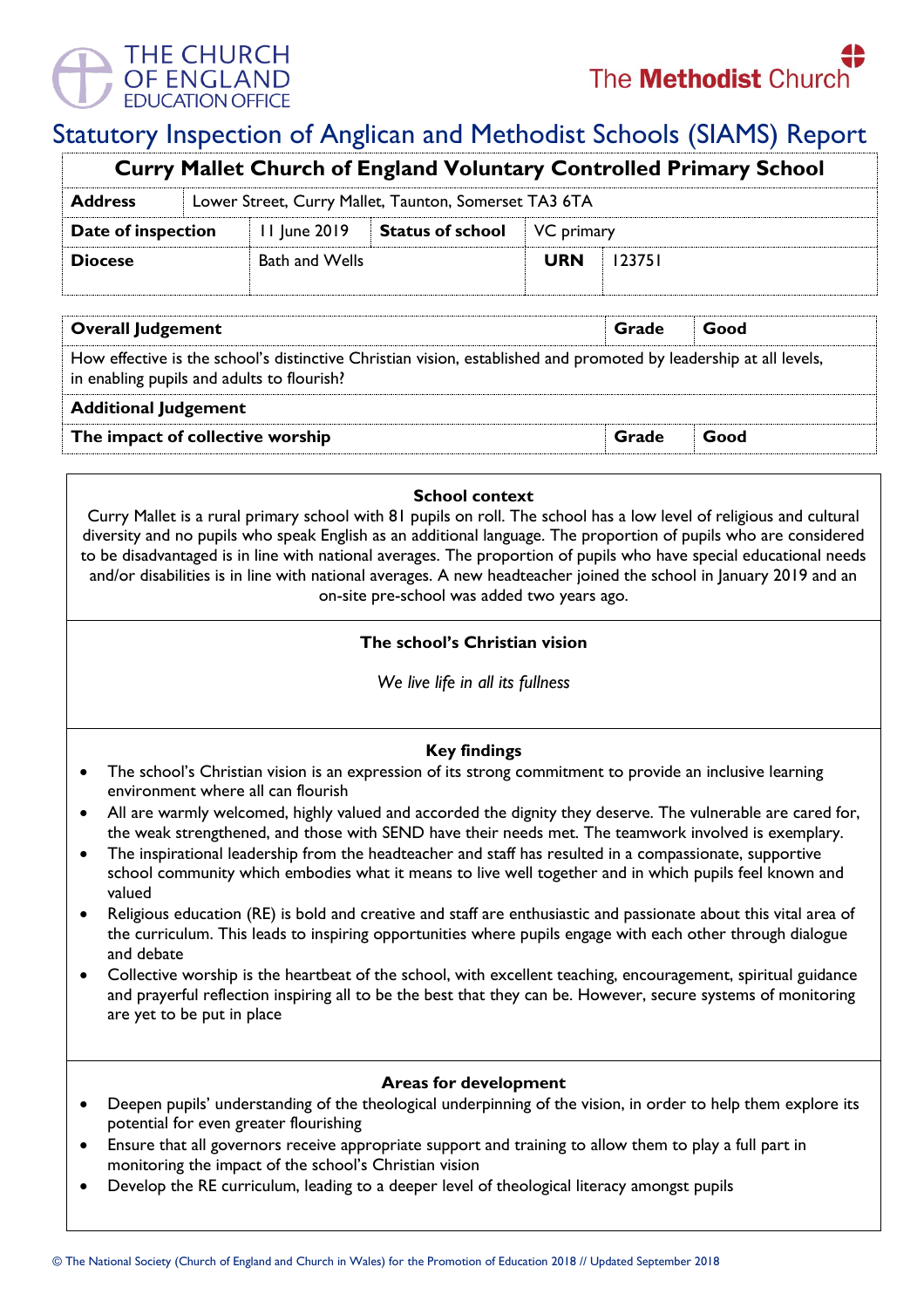How effective is the school's distinctive Christian vision, established and promoted by leadership at all levels, in enabling pupils and adults to flourish?

#### **Inspection findings**

Curry Mallet is a friendly school which proudly lives out its inclusive Christian vision for all to flourish. Since the appointment of a new headteacher in January 2019, an understanding of the vision has quickly become established across the school community. This encompassing statement is clearly understood and valued by pupils, staff and parents. It successfully draws into one succinct expression a number of strands from the existing values and ethos statements. The biblical narrative of the loaves and fishes underpins the overarching vision, although a detailed theological understanding of this is yet to be fully embraced by all. The majority of school policies have been reviewed to reflect the vision for life in all its fullness.

The school enjoys strong partnership relationships with local churches, individuals and community groups. Pupils gain great benefit from the inspiring input from committed and skilful visitors. Staff show a strong commitment to the nurturing of pupil's spiritual awareness. Pupils are offered a wide range of opportunities for spiritual development, both through the taught curriculum and in the wider context of school life. Teachers embrace a growth mindset philosophy, where pupils are encouraged to learn from their mistakes. The use of outdoor educational facilities leads to creative expressions of art, writing and poetry. Staff believe that children learn in a different way when they are outside. Leaders say that pupils develop greater resilience when offered suitably challenging learning opportunities. Pupils respond favourably to opportunities provided by forest and outdoor schooling, being out in all weathers and through residential activities.

Members of the school council take an active role in decision-making and house captains lead worship with confidence. Examples of pupil-led initiatives include the development of a bee garden, bug hotel and an area for spiritual reflection and raising money for outdoor seating. Year 6 pupils have recently participated enthusiastically in a business challenge to raise money to pay for their visit to the Houses of Parliament.

Staff show significant skill in creating opportunities for pupils to weigh up contradictory ideas, enabling them to learn how to disagree well. Pupils confidently engage each other with informed and well-expressed arguments, debating on matters such as food miles, refugees and the environment. Discussions on moral issues in RE lessons draw on prior learning and provide fertile material for creative and experiential writing. The school is in the process of exploring ways it can help pupils to connect more directly with global issues. Of particular interest are projects that provide support for vulnerable children in developing countries.

In the context of rural Somerset, the school is proud to embrace a culture of mutual respect and understanding for diversity and difference. A recent visit to places of worship in Bristol gave pupils an opportunity to encounter people from a variety of different traditions and cultures. They talk confidently about their aspirations, growing up in a multi-cultural society. Pupils and parents value the way staff treat each individual with dignity, according to their own identity and needs. The use of restorative justice is well understood and practised by staff. The school is currently reviewing its behaviour policy to more fully reflect its vision and values.

Standards of academic attainment are broadly above national expectations and vulnerable pupils make strong progress. Over recent years the school has developed an innovative curriculum, where the pupils' own interests and concerns provide the starting point for planning. A learning journey is created that links topics to local, national and global discussions. This clearly motivates and empowers pupils to participate fully in the active process of academic development. School leaders have made good provision for pupils with special learning needs. Staff are skilled in their understanding of pupils' emotional requirements and early support is provided where needs are identified. Compassionate and appropriate intervention in a safe, reflective space is provided for pupils who are experiencing social and emotional difficulties. Particular awareness is shown to issues such as bereavement and other adverse childhood experiences detrimental to mental health and well-being.

An inclusive programme of collective worship is central to school life, offering pupils opportunities to be thoughtful, prayerful and respectful. Worship begins with a candle lighting liturgy and pupils participate wholeheartedly in prayer. Their understanding of the Trinity is well developed and they talk enthusiastically about 'God's special person, the Holy Spirit'. Worship is child centred and pupils engage attentively. A range of leaders from within and outside the school enhance the provision for worship, offering a variety of approaches. This gives pupils the chance to develop an empathetic understanding of others and a respect for the dignity of all.